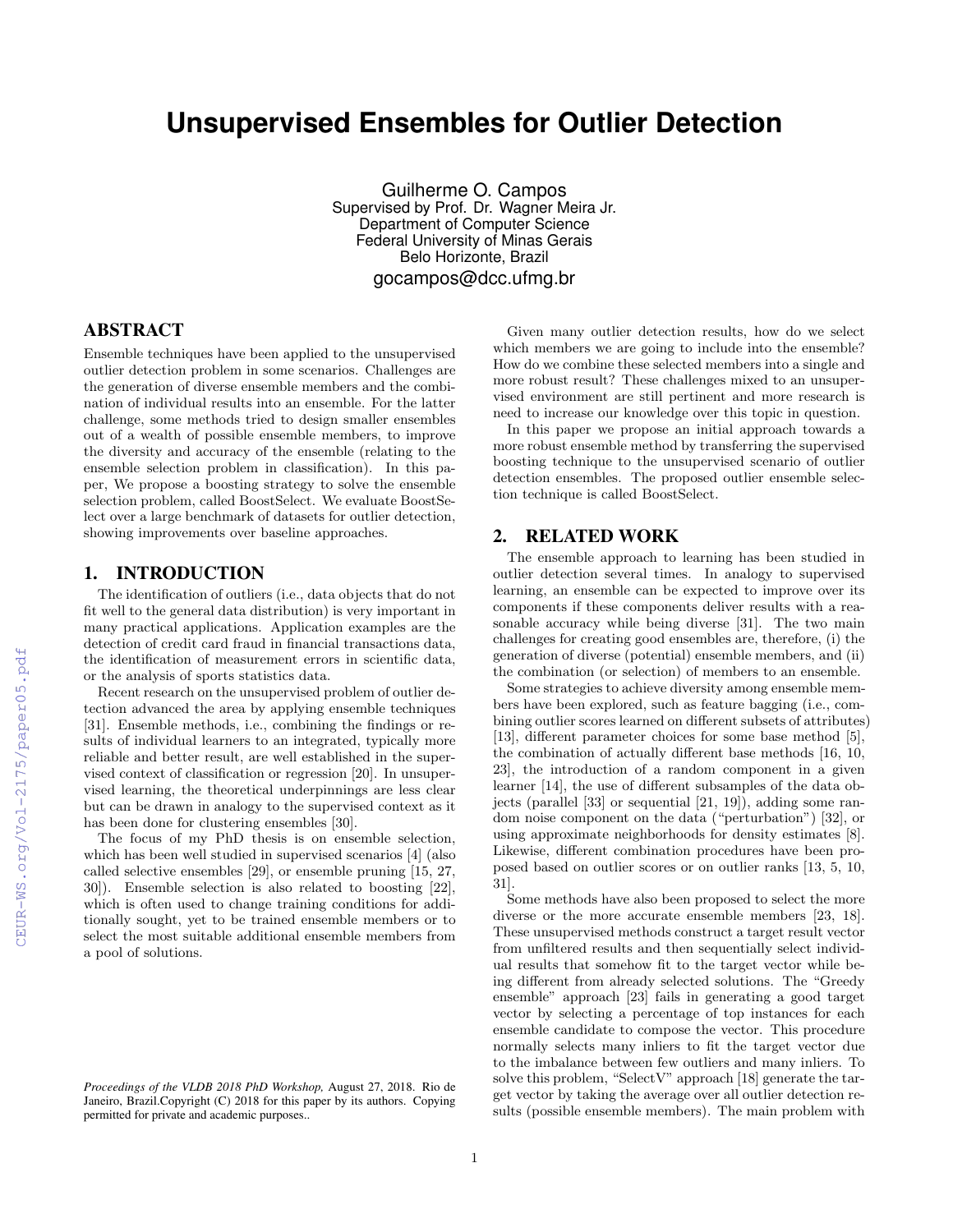"SelectV" is that the algorithm does not consider diversity as an important factor in selecting ensemble members.

## 3. BOOSTING FOR ENSEMBLE SELECTION

Starting from the ideas discussed for the "Greedy ensemble" [23] and for "SelectV" [18], we propose here an improved outlier ensemble selection method that is amenable to the application of boosting techniques. Boosting is well studied in supervised contexts [22]. We design and apply an equivalent technique in the unsupervised setting, to select good components for an ensemble of outlier detectors, resulting in our method BoostSelect.

## 3.1 Construction of the Target Vector

As a prerequisite for the combination of different outlier score lists (i.e., individual results, potential ensemble members), we normalize the scores following established procedures [10]. The target vector is constructed by combining the scores of all available results. Different combination methods could be used here, without further assumptions taking the average score is the most natural approach [31], i.e., the target vector lists the average scores of all individual results for each data object. From this target vector, we preliminarily assume the top  $\lfloor n \cdot t \rfloor$  objects (ranked by their combined score) to be outliers, where  $n$  is the dataset size and  $0 < t \ll 1$  is a parameter capturing the expected percentage of outliers in the dataset (i.e., there are  $K = \lfloor n \cdot t \rfloor$ outliers assumed to be present). The target vector thus becomes a binary vector, listing 1 for an (alleged) outlier and 0 for an (alleged) inlier and serves as pseudo ground truth for the boosting approach to ensemble selection.

#### 3.2 Weights and Ensemble Diversity

Weighted Pearson correlation has been proposed as a similarity measure for outlier rankings [23]. We follow the procedure of Schubert et al. [23], setting weights for Pearson correlation to outliers and inliers. Different from previous approaches, though, these values are only the initial weights. The weights will be updated by the boosting procedure.

The potential ensemble members are sorted according to their weighted Pearson correlation to the target vector. The candidate that is most similar to the target vector is chosen as the first ensemble member.

Remaining potential ensemble members are iteratively resorted in ascending order according to their similarity to the current prediction of the ensemble, resulting in a preference for the most different (i.e., most complementary) additional ensemble members. Potential members are included if their inclusion would increase the similarity of the ensemble prediction to the target vector, otherwise they are discarded. If the correlation improves, the ensemble is updated and the remaining lists are re-sorted by their weighted Pearson correlation to the updated prediction.

#### 3.3 Boosting Procedure

The boosting is performed upon the inclusion of a new member into the ensemble. The idea is to reduce the weights for those outliers that have already been identified by any ensemble member. The weights are reduced by some specified parameter  $0 < d < 1$  (drop rate).

The boosting effect is that the selection will prefer to include such additional ensemble members that detect those outliers that have not yet been detected by any ensemble

#### Algorithm 1 BoostSelect

**Input:**  $P := set of normalized outlier score lists,$  $d :=$  drop rate (percentage),  $t :=$  threshold (percentage),  $combination := combination$  technique

**Output:**  $E :=$  ensemble members

- 1:  $W := [n], E := \emptyset$
- 2:  $target := combination(P)$   $\rightarrow$  Generating the target vector
- 3: target := convertBinary(target, t)  $\triangleright$  Top  $K = \lfloor n \cdot t \rfloor$ scores  $\leftarrow$  1, others  $\leftarrow$  0
- 4:  $W := \left[ out = \frac{1}{2K}, in = \frac{1}{2(n-K)} \right]$  $\triangleright$  K = number of outliers,  $n = size$
- 5: Sort  $P$  by weighted Pearson Correlation  $(wPC)$  to target  $\Box$  Descending order
- 6:  $f := getFirst(P)$   $\triangleright$  Remove f from P
- 7:  $E := E \cup f$
- 8: while  $P \neq \emptyset$  do
- 9:  $curr := combination(E)$   $\triangleright$  Current prediction
- 10: sort P by  $wPC$  to  $curr \rightarrow$  Ascending order 11:  $f := getFirst(P)$   $\triangleright$  Remove f from P
- 12: if  $wPC(combination(E \cup f), target)$  >
- $wPC(curr, target)$  then
- 13:  $E := E \cup f$   $\triangleright$  Include into ensemble
- 14: Boosting(W, target, f, t, d)  $\triangleright$  Adapt the weights
- 15: end if
- 16: end while

#### Algorithm 2 Boosting

**Input:**  $W :=$  weight vector,  $target :=$  target vector,  $f :=$ new ensemble member,  $t :=$  threshold (percentage),  $d :=$ drop rate (percentage)

**Output:**  $W :=$  Updated weights

1: outliers := convertBinary $(f, t)$ 2: for  $i \in 1$  : size(target) do 3: if  $target(i) == 1 \& outliers(i) == 1$  then 4:  $W(i) := W(i) * d$ 5: end if 6: end for

member, while very easy outliers that have been detected by many ensemble members already will get assigned smaller and smaller weights.

Algorithm 1 lists the steps of the overall framework Boost-Select in pseudo code. The boosting procedure is detailed in Algorithm 2.

## 4. EXPERIMENTS

#### 4.1 Datasets

For evaluation, we use a benchmark data repository for outlier detection [3]. The repository is based on 23 basic datasets, processed in different ways mainly to provide variants with different percentage of outliers and with different handling of dataset characteristics such as duplicates, attribute normalization, and categorical values. As suggested for analysis [3], we focus on the normalized datasets without duplicates, which leaves us with 422 dataset variants.

#### 4.2 Ensemble Members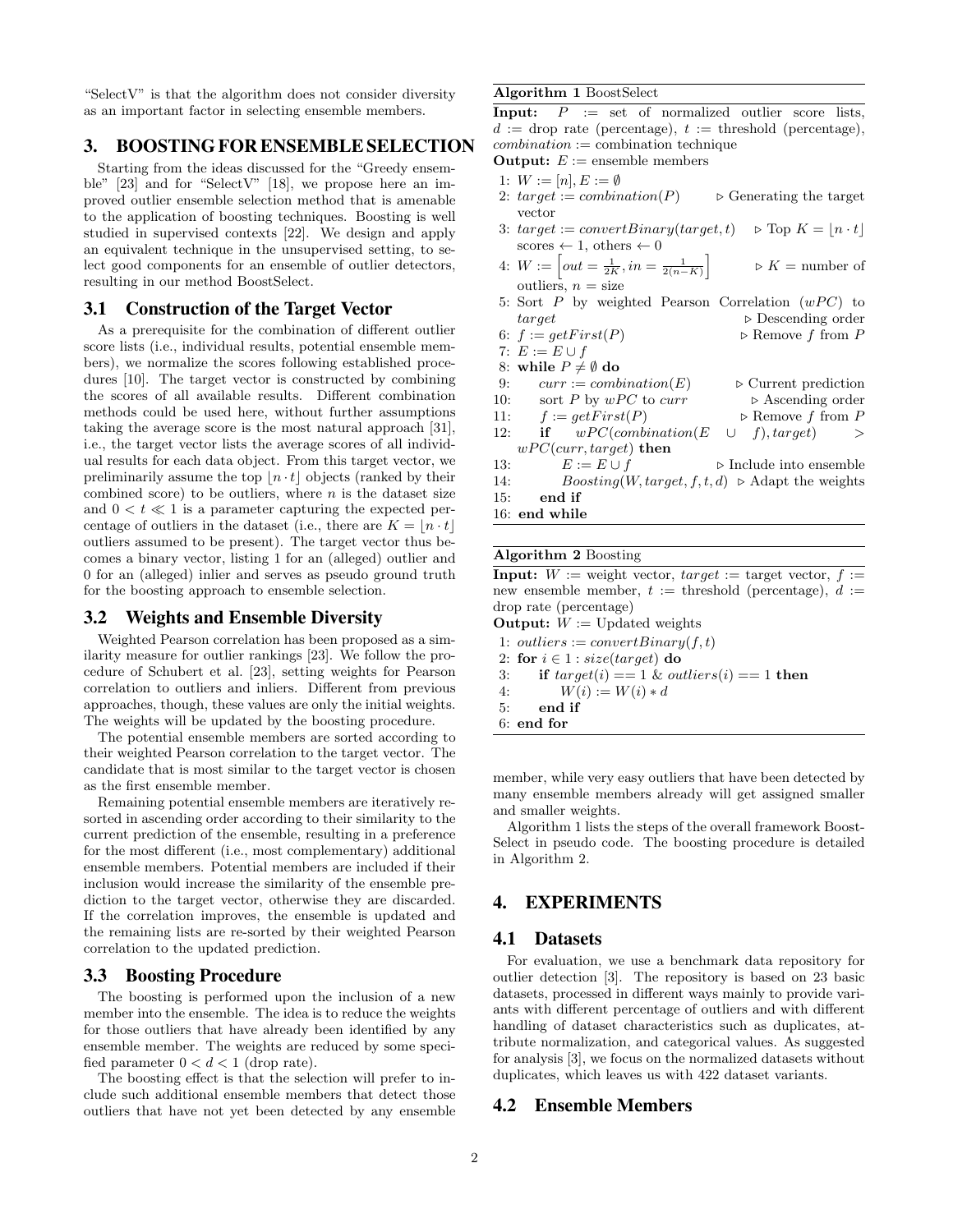As basic outlier detection results (i.e., potential ensemble members) we use the results provided along with the datasets [3], testing 12 neighborhood-based outlier detection algorithms changing the neighborhood size  $k$  from 1 to 100. The algorithms are: KNN [17], KNNW [1], LOF [2], SimplifiedLOF [25], LoOP [9], LDOF [28], ODIN [6], FastA-BOD [11], KDEOS [24], LDF [12], INFLO [7], and COF [26]. For LDOF and KDEOS, k must be larger than 1, for FastA-BOD, k must be larger than 2, resulting in 1196 results per dataset (less on some small datasets where k cannot reach 100). These results compose the set of potential ensemble members.

The outlier scores of these results are processed (following Kriegel et al. [10]) by applying an inverse logarithmic scaling on FastABOD results and an inverse linear scaling on ODIN results, since FastABOD and ODIN give inverse score results (i.e., the lower the scores, the higher is the chance of an observation to be an outlier). Then a simple linear scaling from 0 to 1 is applied to transform all scores into the same range.

## 4.3 Competitors and Settings

We compare BoostSelect against the Greedy [23] and SelectV [18] ensembles. We also generate a "Naïve" ensemble and Random ensembles as baselines. The "Naïve" ensemble is a combination of all individual outlier results (i.e., a full ensemble without selection procedure).

For each instance of an ensemble selection strategy (Greedy, SelectV, and BoostSelect, respectively, on each dataset), we generate 1000 "Random" ensembles consisting of the same number of members as the corresponding selective ensemble, where the ensemble members are randomly selected.

We used the Greedy ensemble rate parameter as 0.01, as suggested by the authors of the Greedy ensemble [23]. We test a range of parameters for BoostSelect:  $d = [0.25, 0.5, 0.75]$ and  $t = [0.05, 0.1, 0.15]$ .

As combination technique for ensembles we use the average score.

## 4.4 Results

Figure 1 shows pairwise comparisons between all ensembles over all datasets, considering the ROC AUC evaluation measure (area under the curve of the receiver operating characteristic). We compare the ensemble selection techniques "Na¨ıve", "Greedy", "SelectV", and "BS" (BoostSelect). We include random ensembles for each ensemble selection strategy and for each parametrization of BoostSelect: RG (Random Greedy), RS (Random SelectV), RBS (Random Boost-Select). The numbers represent on how many datasets the ensemble listed in the row has performed better than the ensemble listed in the column. Numbers representing the majority (more than 50%) of the datasets are white, smaller numbers black. The larger the number, the darker is its background. For the random ensemble, we take the average performance over the 1000 instances.

The best overall method is BoostSelect with  $d = 0.75$  and  $t = 0.05$ , which has only more losses than wins when competing against BoostSelect with  $d = 0.25$  and  $t = 0.1$ . The Greedy ensemble does not perform well in general, having more losses than wins against every other competitor. SelectV is better than all random variants and Greedy, but worse than Naïve and worse than all BoostSelect results. The Naïve ensemble behaves very consistently, as it beats by



Figure 1: Summarization of pairwise comparisons over all 422 datasets. The number counts the wins in term of ROC AUC (average ROC AUC in case of random ensembles) of the ensemble listed in the row against the ensemble listed in the column.

a large margin all random ensemble approaches, but still has more losses when compared to BoostSelect. Even though neither the threshold  $t$  nor the drop rate  $d$  has a strong impact on wins, setting a relatively large drop rate and a relatively small threshold overall seems to be a good choice of parameters for BoostSelect, although the optimal parameter choice differs from dataset to dataset.

Looking at the top left quadrant of the heat map (Figure 1), where the random ensembles compete against themselves, we also see a broad dominance by the random ensembles based on BoostSelect. This suggests that the number of ensemble members selected by BoostSelect is a better choice than those selected by the other strategies.

### 5. CONCLUSION AND FUTURE DIRECTIONS

We proposed a new ensemble selection strategy for unsupervised outlier detection ensembles, using the unsupervised equivalent to a boosting strategy for ensemble selection. Experiments show the favorable behavior of the new ensemble selection strategy compared to existing methods (Greedy and SelectV) on a large set of benchmark datasets. Main differences between our method BoostSelect, the Greedy ensemble, and SelectV can be attributed to a different way of focusing on diversity and accuracy of ensemble members. Greedy goes all out for diversity and mostly disregards accuracy, while SelectV ignores diversity and maximizes accuracy of the ensemble members. Our new method BoostSelect considers both, diversity and accuracy, in a balanced manner and performs competitively on average over a large selection of benchmark datasets with strong improvements on many of the benchmark datasets.

The behavior of BoostSelect is robust to the parameters on many datasets but depends strongly on the choice of parameters on some datasets. As future work, we are specially interested on this behavior and potential relation to properties of the datasets. We are also interested to improve